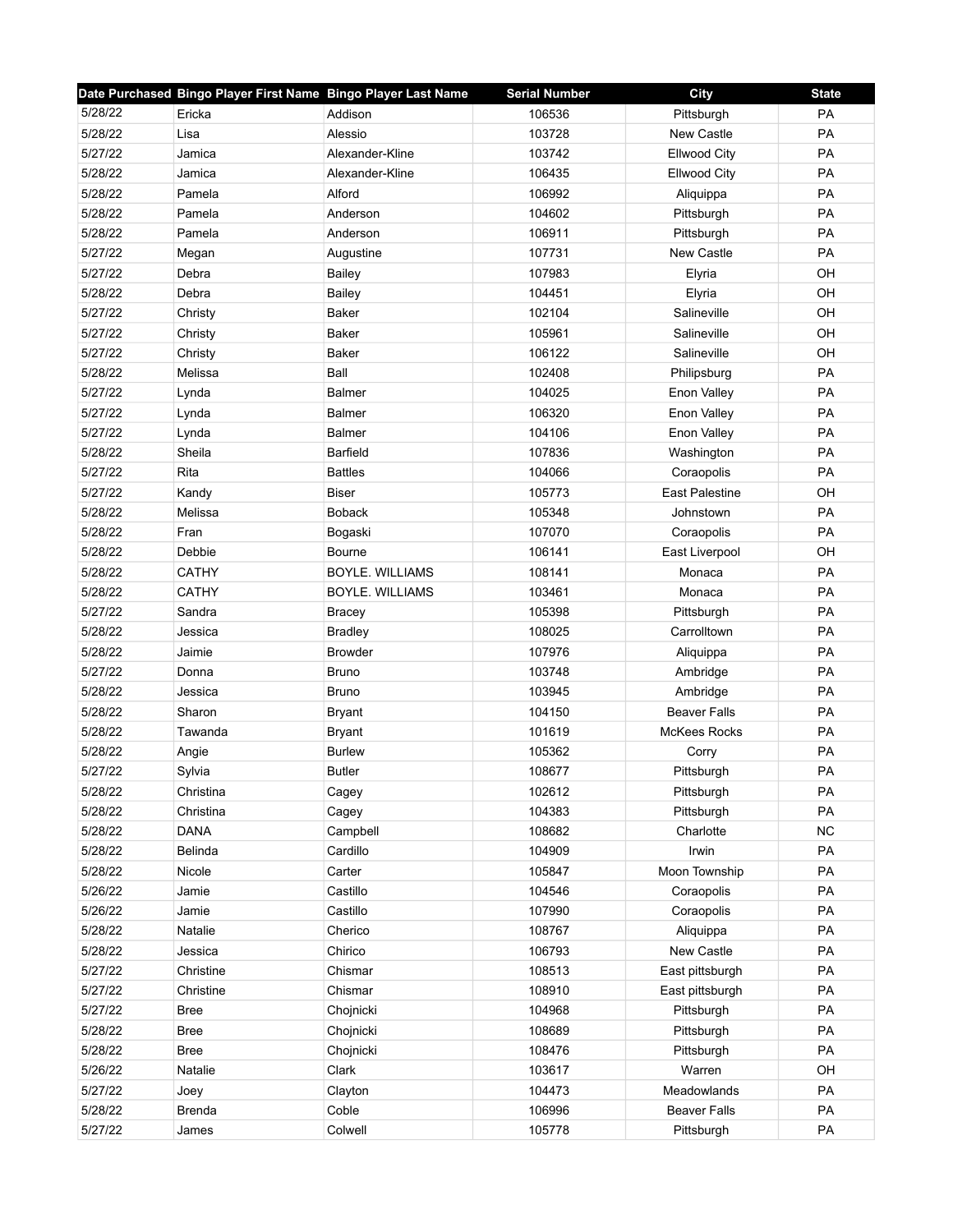|         | Date Purchased Bingo Player First Name Bingo Player Last Name |                | <b>Serial Number</b> | City            | <b>State</b> |
|---------|---------------------------------------------------------------|----------------|----------------------|-----------------|--------------|
| 5/27/22 | James                                                         | Colwell        | 104582               | Pittsburgh      | PA           |
| 5/27/22 | Marilyn                                                       | Coney          | 102964               | Youngstown      | OH           |
| 5/27/22 | Carrie                                                        | Cory           | 105550               | <b>FYFFE</b>    | AL           |
| 5/27/22 | Carrie                                                        | Cory           | 104732               | <b>FYFFE</b>    | <b>AL</b>    |
| 5/27/22 | Carrie                                                        | Cory           | 107003               | <b>FYFFE</b>    | <b>AL</b>    |
| 5/27/22 | Carrie                                                        | Cory           | 102952               | <b>FYFFE</b>    | AL           |
| 5/27/22 | Monica                                                        | Cox            | 107073               | Pittsburgh      | PA           |
| 5/27/22 | Jill                                                          | Craft          | 106817               | San Antonio     | <b>TX</b>    |
| 5/27/22 | Jill                                                          | Craft          | 108373               | San Antonio     | <b>TX</b>    |
| 5/28/22 | Denise                                                        | Cribbs         | 102998               | Beaver          | PA           |
| 5/27/22 | <b>JEAN</b>                                                   | <b>CURRAN</b>  | 102178               | Canonsburg      | PA           |
| 5/27/22 | <b>JEAN</b>                                                   | <b>CURRAN</b>  | 108764               | Canonsburg      | PA           |
| 5/27/22 | Nina                                                          | Darkins        | 103784               | Pittsburgh      | PA           |
| 5/27/22 | Darlene                                                       | Davis          | 107211               | Monaca          | PA           |
| 5/28/22 | Heather                                                       | Day            | 102072               | Saxonburg       | PA           |
| 5/27/22 | Susan                                                         | Day-McWilliams | 107848               | Columbiana      | OH           |
| 5/28/22 | Susan                                                         | Day-McWilliams | 106409               | Columbiana      | OH           |
| 5/26/22 | Avery                                                         | Dean           | 106119               | Warrendale      | PA           |
| 5/27/22 | <b>Vicky</b>                                                  | DeBona         | 106745               | Ambridge        | <b>PA</b>    |
| 5/27/22 | Janet                                                         | Dedominicis    | 104626               | Monaca          | PA           |
| 5/27/22 | Janet                                                         | Dedominicis    | 104908               | Monaca          | PA           |
| 5/26/22 | Darlene                                                       | DeMario        | 108792               | Wadsworth       | OH           |
| 5/28/22 | Helene                                                        | Demel          | 103711               | Moon twp        | PA           |
| 5/28/22 | Helene                                                        | Demel          | 107462               | Moon twp        | PA           |
| 5/28/22 | Tami                                                          | Deutsch        | 107431               | Aliquippa       | PA           |
| 5/28/22 | Yvonne                                                        | Dodrill        | 107426               | Coraopolis      | PA           |
| 5/26/22 | Bonnie                                                        | Dorchnic       | 103705               | Aliquippa       | PA           |
| 5/27/22 | Karen                                                         | Duffy          | 106354               | Beaver          | PA           |
| 5/28/22 | Tara                                                          | Durinsky       | 103947               | Monaca          | PA           |
| 5/27/22 | Terri                                                         | Dusch          | 103778               | Coraopolis      | PA           |
| 5/26/22 | Evelyn                                                        | Edwards        | 104153               | Freedom         | PA           |
| 5/26/22 | Evelyn                                                        | Edwards        | 104625               | Freedom         | PA           |
| 5/27/22 | Michelle                                                      | Edwards        | 106695               | Freedom         | PA           |
| 5/27/22 | Michelle                                                      | Edwards        | 107290               | Freedom         | PA           |
| 5/27/22 | Jannine                                                       | Evans          | 105858               | <b>TORONTO</b>  | OH           |
| 5/27/22 | Jannine                                                       | Evans          | 107350               | <b>TORONTO</b>  | OH           |
| 5/28/22 | Jannine                                                       | Evans          | 103671               | <b>TORONTO</b>  | OH           |
| 5/28/22 | Mary                                                          | Farabaugh      | 109043               | Carrolltown     | PA           |
| 5/26/22 | Kathy                                                         | Farhan         | 104984               | Cortlandt manor | <b>NY</b>    |
| 5/28/22 | Jeffrey                                                       | Fillmore       | 109022               | Carnegie        | PA           |
| 5/28/22 | Jeffrey                                                       | Fillmore       | 102962               | Carnegie        | PA           |
| 5/28/22 | Jeffrey                                                       | Fillmore       | 107908               | Carnegie        | PA           |
| 5/28/22 | Jeffrey                                                       | Fillmore       | 108511               | Carnegie        | PA           |
| 5/28/22 | Jeffrey                                                       | Fillmore       | 104426               | Carnegie        | PA           |
| 5/28/22 | Jeffrey                                                       | Fillmore       | 105761               | Carnegie        | PA           |
| 5/28/22 | Jeffrey                                                       | Fillmore       | 104867               | Carnegie        | PA           |
| 5/27/22 | Arlene                                                        | Fitzgerald     | 102316               | Aliquippa       | PA           |
| 5/28/22 | Arlene                                                        | Fitzgerald     | 107596               | Aliquippa       | PA           |
| 5/28/22 | Cindy                                                         | Frye           | 103916               | Newell          | <b>WV</b>    |
| 5/26/22 | Marsha                                                        | Galanski       | 103238               | New Castle      | PA           |
| 5/26/22 | Marsha                                                        | Galanski       | 103143               | New Castle      | PA           |
| 5/26/22 | Toni                                                          | Gibson         | 107583               | Negley          | OH           |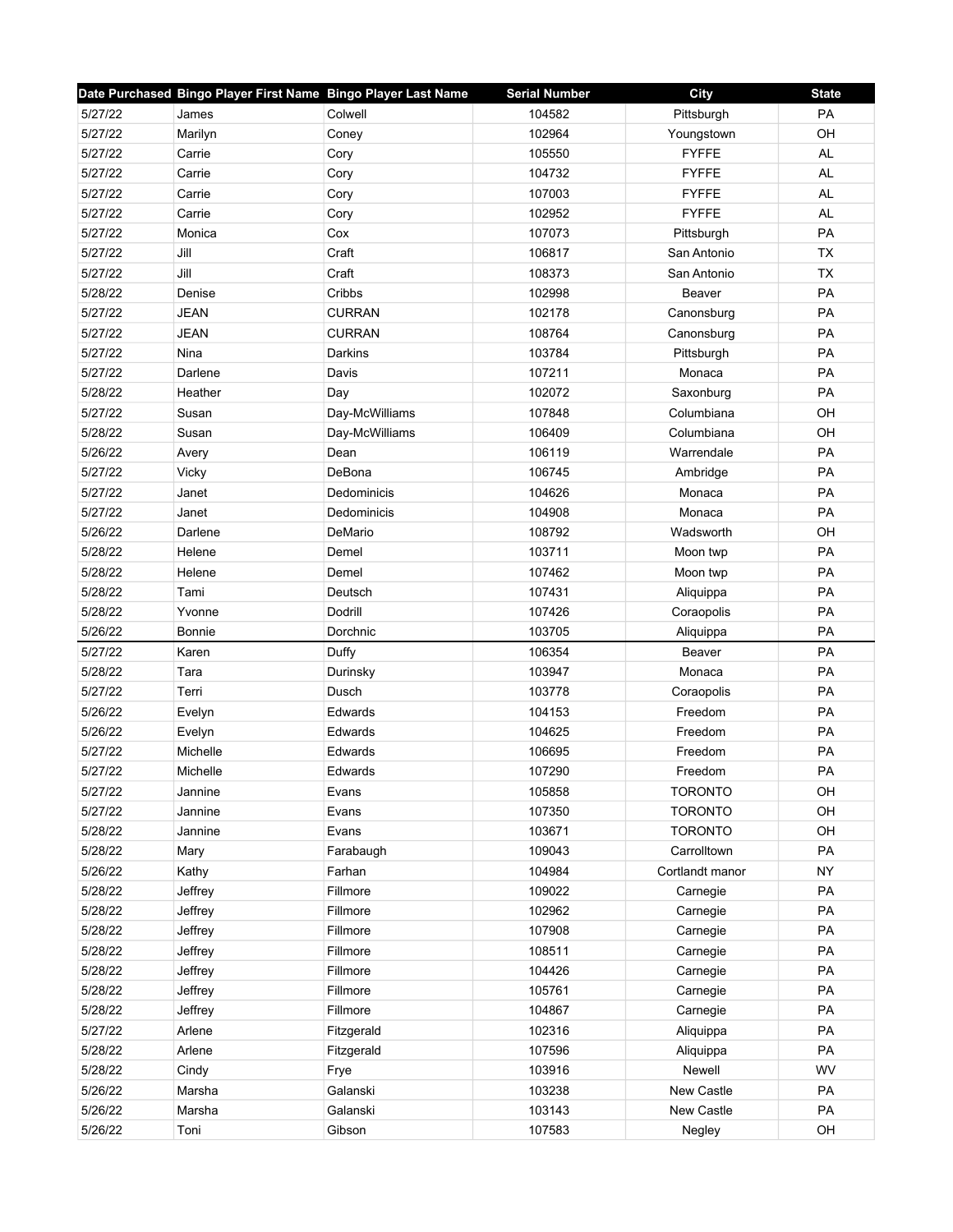|         | Date Purchased Bingo Player First Name Bingo Player Last Name |                 | <b>Serial Number</b> | City                | <b>State</b> |
|---------|---------------------------------------------------------------|-----------------|----------------------|---------------------|--------------|
| 5/27/22 | Fran                                                          | Goldston        | 106179               | Pittsburgh          | PA           |
| 5/28/22 | Fran                                                          | Goldston        | 102208               | Pittsburgh          | PA           |
| 5/27/22 | John                                                          | gordon          | 108925               | Vallejo             | CA           |
| 5/28/22 | <b>Brian</b>                                                  | Gostic          | 107945               | Canonsburg          | PA           |
| 5/28/22 | <b>Brian</b>                                                  | Gostic          | 104859               | Canonsburg          | PA           |
| 5/28/22 | <b>Brian</b>                                                  | Gostic          | 108283               | Canonsburg          | PA           |
| 5/28/22 | Jennifer                                                      | Gostic          | 104936               | Canonsburg          | PA           |
| 5/28/22 | Jennifer                                                      | Gostic          | 106589               | Canonsburg          | PA           |
| 5/28/22 | Jennifer                                                      | Gostic          | 104431               | Canonsburg          | PA           |
| 5/28/22 | Sarita                                                        | Gray            | 104609               | Toledo              | OH           |
| 5/27/22 | Alicia                                                        | <b>GROSS</b>    | 103997               | Etna                | PA           |
| 5/27/22 | Marisa                                                        | Hairston-Fisher | 102284               | Antioch             | <b>TN</b>    |
| 5/27/22 | Marisa                                                        | Hairston-Fisher | 107804               | Antioch             | <b>TN</b>    |
| 5/28/22 | <b>Brittany</b>                                               | Hammel          | 108342               | Pittsburgh          | PA           |
| 5/28/22 | Nina                                                          | Hargrove        | 107931               | Washington          | PA           |
| 5/27/22 | Kimberly                                                      | Harris          | 102057               | Emsworth            | PA           |
| 5/28/22 | Kizzy                                                         | Hazlip          | 105741               | <b>PITTSBURGH</b>   | PA           |
| 5/28/22 | brenda                                                        | helmick         | 103733               | Irwin, PA           | PA           |
| 5/27/22 | Kathy                                                         | Hernandez       | 107472               | Yorktown Heights    | <b>NY</b>    |
| 5/28/22 | Donna                                                         | Hickey          | 108292               | New Brighton        | PA           |
| 5/28/22 | Shawna                                                        | Highberger      | 101670               | Aliquippa           | PA           |
| 5/28/22 | Shawna                                                        | Highberger      | 108324               | Aliquippa           | PA           |
| 5/28/22 | Shawna                                                        | Highberger      | 103295               | Aliquippa           | PA           |
| 5/28/22 | Shawna                                                        | Highberger      | 108760               | Aliquippa           | PA           |
| 5/27/22 | Robin                                                         | Hite            | 109041               | Youngstown          | OH           |
| 5/28/22 | Mickey                                                        | Ivosevic        | 103606               | Springdale          | PA           |
| 5/28/22 | Mickey                                                        | <b>Ivosevic</b> | 107671               | Springdale          | PA           |
| 5/28/22 | Michelle                                                      | <b>Ivosevic</b> | 102789               | Springdale          | PA           |
| 5/27/22 | Judea                                                         | <b>JAckson</b>  | 103866               | Pittsburgh          | PA           |
| 5/28/22 | Marva                                                         | Jackson         | 103835               | Gastonia            | <b>NC</b>    |
| 5/28/22 | Catherine                                                     | Jaquay          | 104486               | Aliquippa           | PA           |
| 5/28/22 | Sharise                                                       | Jefferson       | 103578               | East Pittsburgh     | PA           |
| 5/28/22 | Sharise                                                       | Jefferson       | 108543               | East Pittsburgh     | PA           |
| 5/26/22 | Dwanda                                                        | Jemison         | 106663               | Dormont             | PA           |
| 5/27/22 | Rachelle                                                      | Jemison         | 105489               | Fayetteville        | <b>NC</b>    |
| 5/28/22 | Mittieann                                                     | Jenkins         | 109050               | Munhall             | PA           |
| 5/27/22 | Shirlene                                                      | Jethroe         | 108380               | Youngstown          | OH           |
| 5/28/22 | Leann                                                         | Johnson         | 107722               | New Kensington      | PA           |
| 5/28/22 | Leann                                                         | Johnson         | 107907               | New Kensington      | PA           |
| 5/27/22 | Karen                                                         | Johnson         | 108785               | New castle          | PA           |
| 5/27/22 | Princess                                                      | Johnson         | 107593               | Clermont            | FL           |
| 5/28/22 | Annabelle                                                     | Johnson         | 105238               | <b>PITTSBURGH</b>   | PA           |
| 5/28/22 | Teressa R                                                     | johnson         | 104195               | pittsburgh          | PA           |
| 5/27/22 | tracy                                                         | Kalsky          | 108125               | mt vernon           | <b>NY</b>    |
| 5/27/22 | Cathy                                                         | Kapton          | 108988               | Aliquippa           | PA           |
| 5/27/22 | <b>ROSELY</b>                                                 | <b>KEEFER</b>   | 104670               | finleyville         | PA           |
| 5/28/22 | Cheryl                                                        | Keefer          | 109090               | <b>Belle Vernon</b> | PA           |
| 5/28/22 | Cheryl                                                        | Keefer          | 108635               | <b>Belle Vernon</b> | PA           |
| 5/27/22 | Jodi                                                          | Keifner         | 102702               | Corapolis           | PA           |
| 5/28/22 | Louise                                                        | Kenney          | 109023               | Pittsburgh          | PA           |
| 5/27/22 | Amanda                                                        | Kiger           | 107749               | Ambridge            | PA           |
| 5/27/22 | Amanda                                                        |                 | 103965               | Ambridge            | PA           |
|         |                                                               | Kiger           |                      |                     |              |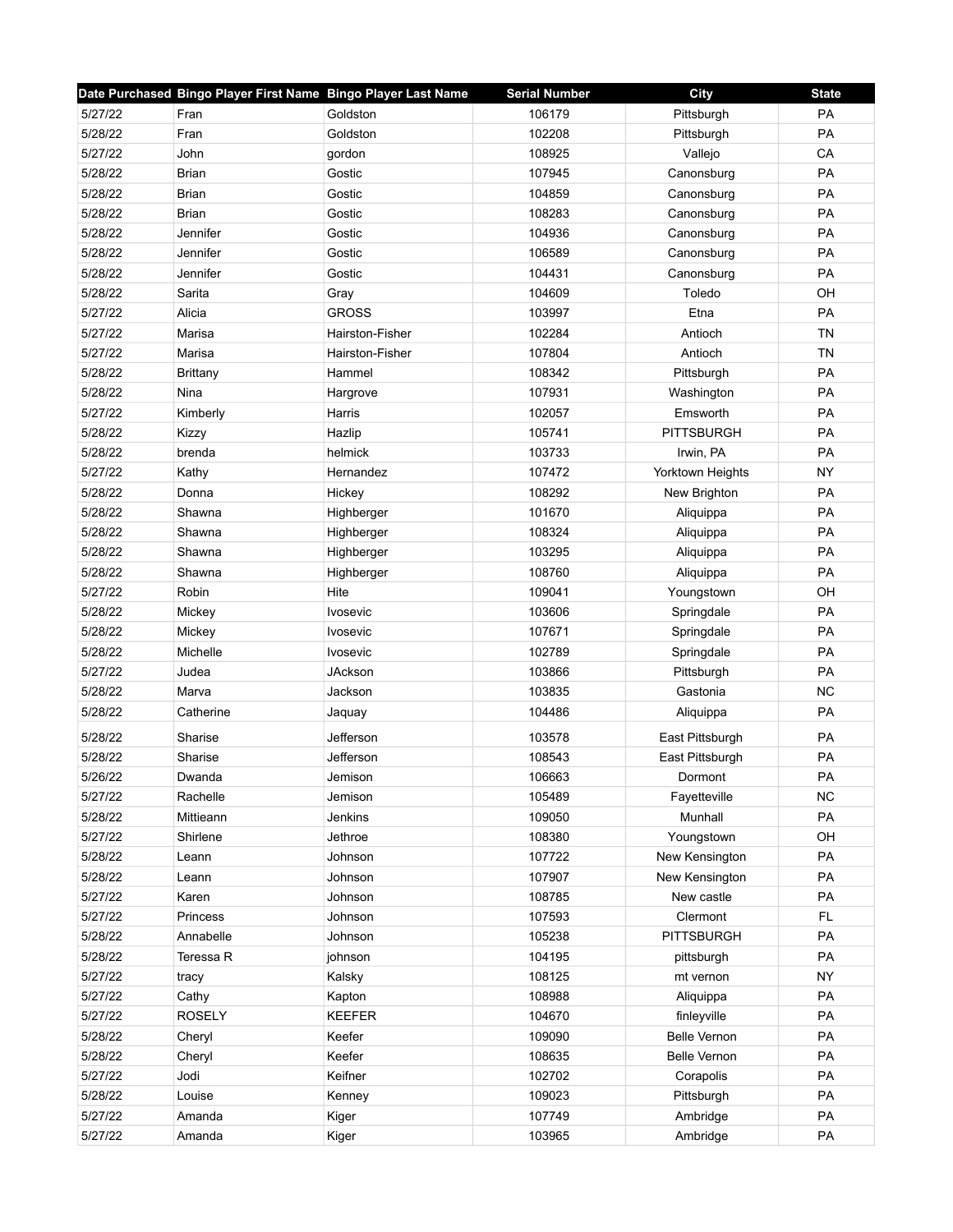|         | Date Purchased Bingo Player First Name Bingo Player Last Name |                    | <b>Serial Number</b> | City                  | <b>State</b> |
|---------|---------------------------------------------------------------|--------------------|----------------------|-----------------------|--------------|
| 5/27/22 | Amanda                                                        | Kiger              | 108612               | Ambridge              | PA           |
| 5/27/22 | Amanda                                                        | Kiger              | 108296               | Ambridge              | PA           |
| 5/28/22 | Rosetta                                                       | King               | 104612               | Rankin                | PA           |
| 5/28/22 | Andrew                                                        | Kirish             | 104461               | Aliquippa             | PA           |
| 5/27/22 | Charles                                                       | Kline              | 107397               | <b>Ellwood City</b>   | PA           |
| 5/28/22 | Charles                                                       | Kline              | 105443               | Ellwood City          | PA           |
| 5/27/22 | Leslie                                                        | Koratich           | 108783               | Beaver                | PA           |
| 5/27/22 | Leslie                                                        | Koratich           | 107750               | Beaver                | PA           |
| 5/28/22 | Kelly                                                         | Kortes             | 105224               | girard                | OH           |
| 5/27/22 | Wendy                                                         | Kryder             | 108813               | New Brighton          | PA           |
| 5/27/22 | Wendy                                                         | Kryder             | 103220               | New Brighton          | PA           |
| 5/28/22 | Tracy                                                         | Kulesza            | 108339               | <b>Beaver Falls</b>   | PA           |
| 5/28/22 | <b>SHEILA</b>                                                 | KYLES (WASHINGTON) | 105652               | Pittsburgh            | PA           |
| 5/27/22 | Morton                                                        | Ladonna            | 105166               | Pittsburgh            | PA           |
| 5/28/22 | Daniel                                                        | Lanuka             | 108253               | Pittsburgh            | PA           |
| 5/26/22 | catherine                                                     | lash               | 105876               | <b>PITTSBURGH</b>     | PA           |
| 5/27/22 | Nadine                                                        | Long               | 106434               | Pittsburgh            | PA           |
| 5/28/22 | Anitra                                                        | Lowe               | 107041               | Aliquippa             | PA           |
| 5/28/22 | Anitra                                                        | Lowe               | 108439               | Aliquippa             | <b>PA</b>    |
| 5/28/22 | Anitra                                                        | Lowe               | 104061               | Aliquippa             | PA           |
| 5/28/22 | Anitra                                                        | Lowe               | 105464               | Aliquippa             | PA           |
| 5/28/22 | Shelli                                                        | Lusty              | 106757               | Baden                 | PA           |
| 5/27/22 | R Wayne                                                       | lykens             | 103717               | sewickley             | PA           |
| 5/28/22 | Debi                                                          | Marks              | 107870               | Industry              | PA           |
| 5/27/22 | Michael                                                       | Marson             | 106364               | Murrysville           | PA           |
| 5/27/22 | Ed                                                            | Martin             | 108961               | Aliquippa             | PA           |
| 5/27/22 | Lisa                                                          | Mason              | 108454               | Coraopolis            | PA           |
| 5/27/22 | Travis                                                        | McConnell          | 103444               | <b>New Castle</b>     | PA           |
| 5/27/22 | Travis                                                        | McConnell          | 102936               | New Castle            | PA           |
| 5/27/22 | Travis                                                        | McConnell          | 107605               | New Castle            | PA           |
| 5/28/22 | Joe                                                           | Mccullar           | 104183               | <b>NEW CASTLE</b>     | PA           |
| 5/27/22 | Linda                                                         | McDade             | 107078               | Verona                | PA           |
| 5/27/22 | <b>ANDREA</b>                                                 | <b>MERCER</b>      | 106046               | <b>NEW CUMBERLAND</b> | WV           |
| 5/27/22 | <b>ANDREA</b>                                                 | <b>MERCER</b>      | 103355               | <b>NEW CUMBERLAND</b> | WV           |
| 5/28/22 | <b>ANDREA</b>                                                 | <b>MERCER</b>      | 103967               | NEW CUMBERLAND        | WV           |
| 5/28/22 | Amanda                                                        | Meredith           | 109024               | Coraopolis            | PA           |
| 5/28/22 | <b>Brian</b>                                                  | Meyer              | 103051               | Reston                | VA           |
| 5/28/22 | Michelle                                                      | Mills              | 105184               | Carrollton            | OH           |
| 5/28/22 | Kristen                                                       | Moore              | 103822               | Monaca                | PA           |
| 5/28/22 | Shelly                                                        | Moore              | 107615               | Beaver                | PA           |
| 5/27/22 | Selina                                                        | Morel              | 107307               | Pittsburgh            | PA           |
| 5/27/22 | Selina                                                        | Morel              | 103639               | Pittsburgh            | PA           |
| 5/28/22 | Bethany                                                       | Morrow             | 104611               | Beaver                | PA           |
| 5/27/22 | Linda                                                         | Moyer              | 102032               | Beaver                | PA           |
| 5/28/22 | Colleen                                                       | Murray             | 108196               | McDonald              | PA           |
| 5/27/22 | Susan                                                         | <b>Myers</b>       | 103376               | Monaca                | PA           |
| 5/28/22 | Cheryl                                                        | <b>Myers</b>       | 108743               | Hookstown             | PA           |
| 5/28/22 | Valerie                                                       | Myers              | 109095               | Aliquippa             | PA           |
| 5/28/22 | Susan                                                         | <b>Myers</b>       | 108361               | Monaca                | PA           |
| 5/27/22 | Karin                                                         | Nadzam             | 103756               | Enon Valley           | PA           |
| 5/27/22 | Trish                                                         | Neal               | 107727               | Coraopolis            | PA           |
| 5/28/22 | Tonya                                                         | Nichols            | 105266               | Munhall               | PA           |
|         |                                                               |                    |                      |                       |              |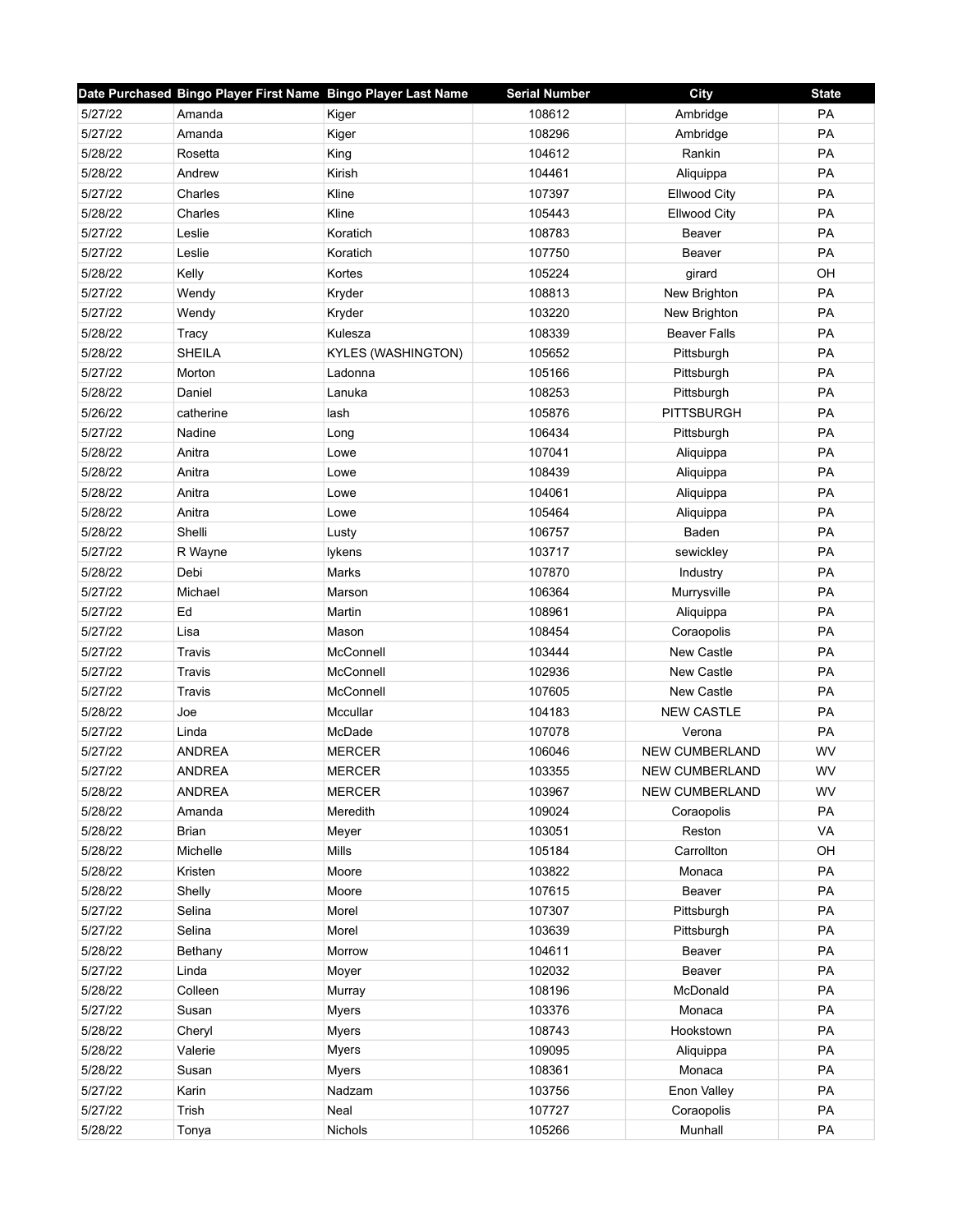|         | Date Purchased Bingo Player First Name Bingo Player Last Name |             | <b>Serial Number</b> | City                  | <b>State</b> |
|---------|---------------------------------------------------------------|-------------|----------------------|-----------------------|--------------|
| 5/27/22 | Marla                                                         | Norman      | 107862               | Allison park          | PA           |
| 5/27/22 | Cynthia                                                       | Norris      | 106045               | Norfolk               | VA           |
| 5/28/22 | Kay                                                           | ONeill      | 107970               | Darlington            | PA           |
| 5/26/22 | Stephanie                                                     | Parisi      | 108510               | Monaca                | PA           |
| 5/27/22 | Shirley                                                       | Parson      | 103941               | East Liverpool        | OH           |
| 5/28/22 | Shirley                                                       | Parson      | 107805               | East Liverpool        | OH           |
| 5/27/22 | Nichole                                                       | Patrick     | 104714               | Arnold                | PA           |
| 5/27/22 | Nichole                                                       | Patrick     | 106871               | Arnold                | PA           |
| 5/27/22 | Mary                                                          | Porter      | 106244               | Washington            | PA           |
| 5/28/22 | Darin                                                         | Porto       | 104046               | <b>Beaver Falls</b>   | PA           |
| 5/28/22 | Darin                                                         | Porto       | 106017               | <b>Beaver Falls</b>   | PA           |
| 5/28/22 | Rose                                                          | Pugliese    | 106844               | Verona PA             | PA           |
| 5/28/22 | Rose                                                          | Pugliese    | 104377               | Verona PA             | PA           |
| 5/27/22 | Lori                                                          | Purnell     | 107700               | Industry              | PA           |
| 5/27/22 | Mariann                                                       | Ray         | 108240               | Riverview             | FL.          |
| 5/28/22 | Irene                                                         | Reddick     | 106585               | Aliquippa             | PA           |
| 5/28/22 | Arletta                                                       | Redmond     | 108774               | Pittsburgh            | PA           |
| 5/28/22 | Rayletta                                                      | Reed        | 102633               | Pittsburgh            | PA           |
| 5/28/22 | Rayletta                                                      | Reed        | 107152               | Pittsburgh            | <b>PA</b>    |
| 5/27/22 | Tammy                                                         | Richard     | 108079               | Northampton           | PA           |
| 5/27/22 | Tammy                                                         | Richard     | 104166               | Northampton           | PA           |
| 5/27/22 | Tricia                                                        | Richardson  | 107769               | San Antonio           | <b>TX</b>    |
| 5/27/22 | Theresa                                                       | Riddle      | 108898               | Pittsburgh            | PA           |
| 5/28/22 | Tammy                                                         | Rigby       | 108212               | New brighton          | PA           |
| 5/28/22 | Tammy                                                         | Rigby       | 108389               | New brighton          | PA           |
| 5/28/22 | Tammy                                                         | Rigby       | 103980               | New brighton          | PA           |
| 5/28/22 | Tammy                                                         | Rigby       | 106678               | New brighton          | PA           |
| 5/28/22 | Tammy                                                         | Rigby       | 107450               | New brighton          | PA           |
| 5/28/22 | Tammy                                                         | Rigby       | 107034               | New brighton          | PA           |
| 5/27/22 | Tammi                                                         | Rishel      | 106064               | <b>New Castle</b>     | <b>PA</b>    |
| 5/27/22 | sherry                                                        | rozier      | 108637               | youngstown            | OH           |
| 5/27/22 | Emily                                                         | Saffron     | 103608               | Baden                 | PA           |
| 5/27/22 | jennifer                                                      | Schaffer    | 105782               | New Castle            | PA           |
| 5/28/22 | Erin                                                          | Scheetz     | 108086               | Huntingdon            | PA           |
| 5/28/22 | Teckla                                                        | Schwartz    | 108676               | New Galilee           | PA           |
| 5/27/22 | Deborah                                                       | Sedigas     | 104327               | Pittsburgh            | PA           |
| 5/27/22 | Emelia                                                        | Segreti     | 104623               | Pittsburgh            | PA           |
| 5/27/22 | Colleen                                                       | Seiler      | 103845               | Pittsburgh            | PA           |
| 5/28/22 | lori                                                          | serbak      | 102428               | Moon                  | PA           |
| 5/27/22 | Felicia                                                       | Simpson     | 105254               | Gastonia              | <b>NC</b>    |
| 5/27/22 | Lois                                                          | Smith       | 105132               | Ambridge              | PA           |
| 5/27/22 | Lois                                                          | Smith       | 107794               | Ambridge              | PA           |
| 5/27/22 | Kathy                                                         | Smith       | 104232               | <b>East Palestine</b> | OH           |
| 5/28/22 | Richard                                                       | Smith       | 107529               | East Palestine        | OH           |
| 5/28/22 | Kenny                                                         | Solomon     | 104574               | Darlington            | PA           |
| 5/28/22 | joe                                                           | szumigalski | 105483               | freedom               | PA           |
| 5/28/22 | joe                                                           | szumigalski | 108455               | freedom               | PA           |
| 5/28/22 | joe                                                           | szumigalski | 107634               | freedom               | PA           |
| 5/28/22 | Noreen                                                        | Szumigalski | 108247               | Pittsburgh            | PA           |
| 5/27/22 | Elaine                                                        | Tanner      | 108428               | New Castle            | PA           |
| 5/27/22 | Elaine                                                        | Tanner      | 103114               | New Castle            | PA           |
| 5/28/22 | Jada                                                          | Taylor      | 107681               | New Castle            | PA           |
|         |                                                               |             |                      |                       |              |